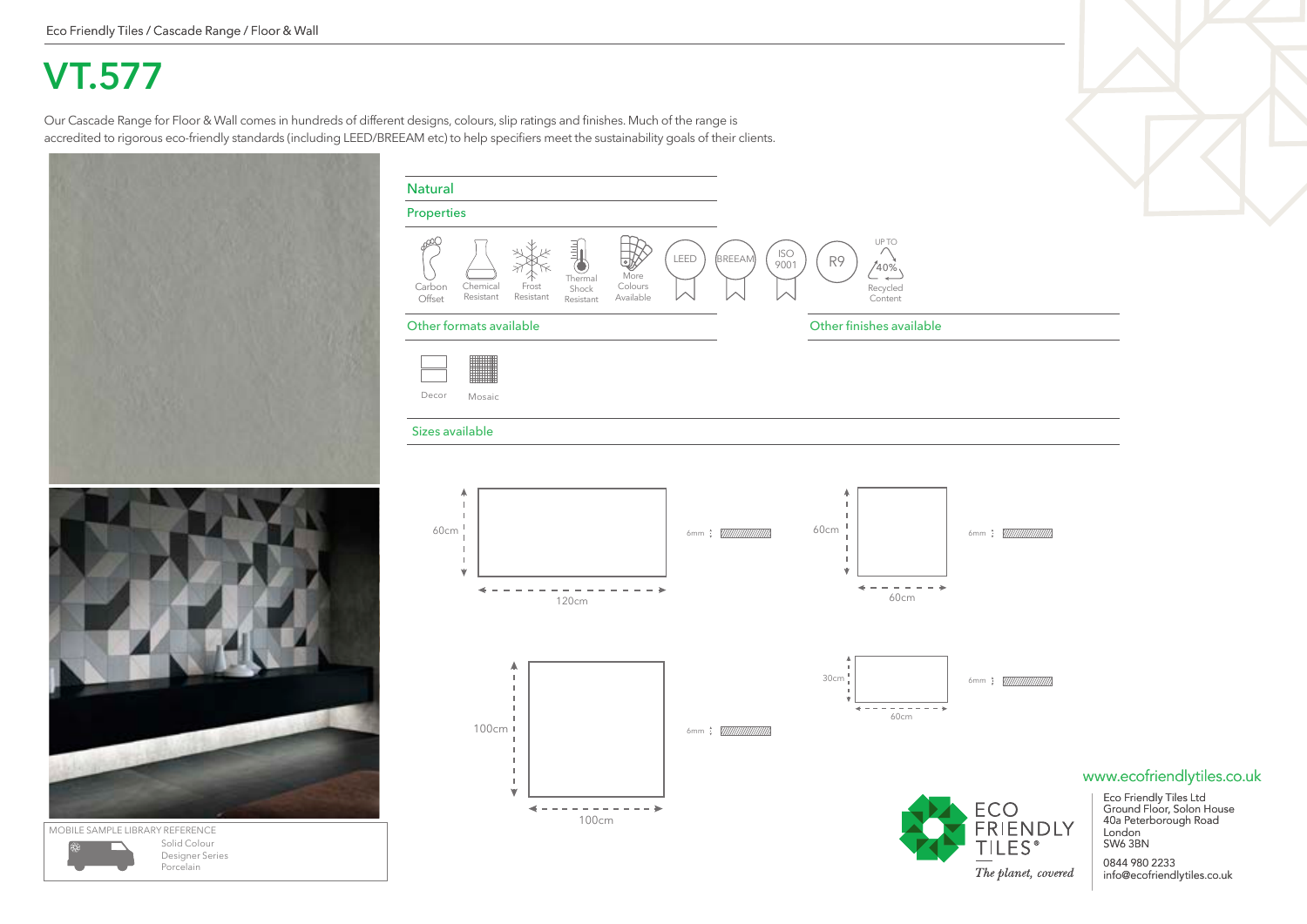## **VT.577 ACCENTS**

## Accents available